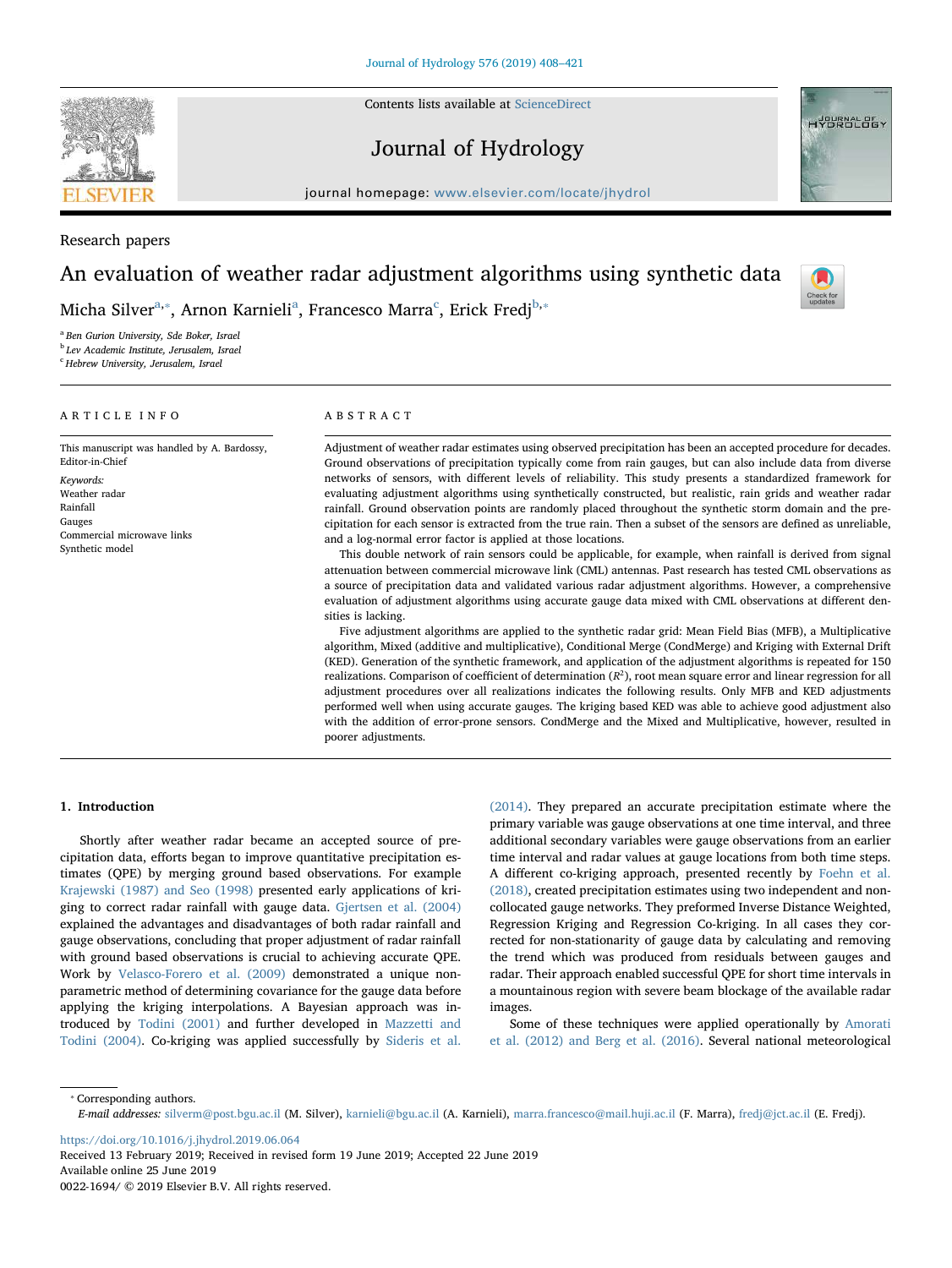services, among them the German Deutcher Wetterdienst (DWD) ( [https://www.dwd.de/EN/ourservices/radar\\_products/radar\\_products.](https://www.dwd.de/EN/ourservices/radar_products/radar_products.html) [html](https://www.dwd.de/EN/ourservices/radar_products/radar_products.html)) and the Royal Netherlands Meteorological Service ( [https://data.](https://data.knmi.nl/datasets) [knmi.nl/datasets\)](https://data.knmi.nl/datasets) publish adjusted weather radar regularly. A review of the application of radar-rain gauge adjustments across Europe appears in [Gjertsen et al. \(2004\).](#page-12-0)

Research papers over the past decade have addressed the ability of commercial microwave link (CML) attenuation data to represent rain rates, and the uncertainty involved. Signal attenuation from CML antennas, and the derived rain rate are impacted by several sources of uncertainty:

- non-linear attenuation response
- distance between antennas
- interference resulting from water accumulating on the antennas (similar to wet radome attenuation in weather radar)
- calibration parameters for the attenuation-rain rate relationship
- microwave frequency
- drop size distribution

In [Leijnse et al. \(2010\)](#page-13-5) the authors show that distance between CML antennas becomes a major source of uncertainty at certain microwave frequencies with distant (greater than 5 km.) antennas. They point to drop size distribution as the major cause of uncertainty in CML precipitation rates. [Bianchi et al. \(2013\)](#page-12-3) added data from CML as a second ground-based source for radar adjustment. In an early work [Berne and](#page-12-4) [Uijlenhoet \(2007\)](#page-12-4) described the source of errors in CML derived rain rates. More recently [van Leth et al. \(2018\)](#page-13-6) carefully analyzed the uncertainties in attenuation of a microwave link at a controlled research installation.

Evaluations of the various adjustment algorithms have appeared in many research papers. One of the early assessments was done by [Goudenhoofdt and Delobbe \(2009\).](#page-12-5) Since then [Wang et al. \(2012\) and](#page-13-7) [McKee and Binns \(2016\)](#page-13-7) have covered a broad selection of the adjustment procedures. An overview of adjustment algorithm categories that appears in [Hasan et al. \(2016\)](#page-13-8) investigated the issue of error independence between the adjusted and true rain grids. [Ly et al. \(2013\)](#page-13-9) categorized the various adjustment methods into deterministic and geostatistical. They concluded that geo-statistical methods out-perform deterministic in long temporal aggregations of rainfall.

Synthetic data-sets have been employed in climate and meteorology research to address complicated and multivariate systems. For example [Edouard et al. \(2018\)](#page-12-6) used synthetic data to determine uncertainty in flash flood forecasting. They performed a sensitivity analysis by artificially applying a range of soil parameters in a combined modeling framework. Similarly, [Musayev et al. \(2018\)](#page-13-10) recently examined the rainwater harvesting potential under several global climate models using synthetically generated daily rainfall. A new radar adjustment method, combining both gauge and crowd sourced data was presented by [Yang and Ng \(2019\).](#page-13-11) Their method applied Bayesian regression to synthetically produced rain and radar fields as well as synthetically derived gauge and crowd sourced data.

The aim of this research is to present a standardized, fully reproducible framework for determining which adjustment procedures achieve the best correlation to the true rain using varying mixtures of reliable and error-prone ground based observations.

#### 2. Methods

The procedure described below created 150 realizations of a synthetic framework by constructing simulated rain grids, incorporating a noise component to produce radar grids, and randomly distributing observation locations throughout the grid extent. This procedure was implemented using R ([R Development Core Team, 2008\)](#page-13-12) software with functions adapted from [Guenzi et al. \(2016\), Nerini et al. \(2017\) and](#page-12-7) [Morin and Gabella \(2007\).](#page-12-7) A uniform random number seed was applied

throughout, making the procedure fully reproducible.

#### <span id="page-1-0"></span>2.1. Synthetic framework

The synthetic model presented in this work does not attempt to be an exact representation of any real rain event, radar data or distribution of gauges. Rather, like any model, certain characteristics of reality were distilled to create an analysis framework under which specific aspects of radar adjustments could be examined. Refer to [Yang and Ng \(2019\)](#page-13-11) where similar simplifications were adopted in creating synthetic rain, radar and gauge inputs. This framework included initial 'true' rain distributions across a predefined grid, referred to as the domain. The domain size,  $100 \times 100$  km, was chosen to represent the range covered by a typical C-band radar.

The temporal resolution was assumed to be 24 h and the accumulated precipitation was chosen under that assumption. While operational adjustment of radar is performed on individual radar scans or short aggregations, calibration and evaluation of adjustments are applied to long time aggregations following [Goudenhoofdt and Delobbe](#page-12-5) [\(2009\).](#page-12-5) This 24 h aggregation avoids short term effects due to the high temporal variability of rainfall (as described in [Marra and Morin](#page-13-13) [\(2018\)\)](#page-13-13).

Weather radar measurements involve several sources of uncertainty (summarized in [Villarini and Krajewski \(2010\)\)](#page-13-14), some of which were encapsulated into the test framework of this work by applying configurable noise structures. The 'true' rain grid was multiplied by three spatially varying noise grids [\(Fig. 1\)](#page-2-0) to simulate the radar grids, similarly to the combined uncertainty model suggested by [Ciach et al.](#page-12-8) [\(2007\)](#page-12-8) and later by [Villarini and Krajewski \(2009b\)](#page-13-15). The first was a multiplicative bias level, varying radially from the center of the domain, assumed to be the location of the radar. This noise grid was designed to mimic range degradation ([Fig. 1](#page-2-0) panel (a)).

Range degradation results from several unrelated causes: increased sampling volume due to the expanding radar beam, attenuation from atmospheric moisture or dust, and various effects attributed to the vertical profile of reflectivity (VPR). [Krajewski et al. \(2011\) and Vignal](#page-13-16) [and Krajewski \(2001\)](#page-13-16) show that VPR effects are the most significant cause of range degradation at long ranges. Reflectance from melting ice hydrometeors, usually at altitudes between 2 and 4 km, causes the "bright band" effect, leading to high reflectance. At altitudes above the bright band, reflectance drops more or less linearly, due to the expanding radar beam. At lower altitude, on the other hand, VPR has very little effect on range degradation. Thus, the lowest radar elevation angle will not reach the bright band, and not be affected by VPR, but at the second and higher radar elevation angles the beam reaches the bright band altitude closer to the radar. This current work considers the storm domain to be 100 km  $\times$  100 km with the radar at the center, so the maximum range covered in this simulation is 74 km. [Krajewski et al.](#page-13-16) [\(2011\)](#page-13-16) show that up to 70 km VPR has no effect on the range dependent error at the lowest elevation angle. The second elevation angle has a small effect at 70 km, and at the third elevation angle a more substantial effect, 20% to 40% error, at 50 to 70 km respectively.

Range degradation was split into two zones by [Sebastianelli et al.](#page-13-17) [\(2012\).](#page-13-17) They considered the zone near to the radar to be affected mostly by the Z-R relationship and rain rate, with almost no range dependent decrease in radar reflectivity. In their study of an S-band radar, range dependent uncertainly appeared only beyond the 50 km. range, due to radar beam spread, and vertical profile of reflectivity. This same two zone approach appeared and was validated also in [Chumchean et al. \(2003\).](#page-12-9) Both of these works contained a discontinuity in the error model between the zones. On the other hand, [Michelson](#page-13-18) [and Koistinen \(2000\)](#page-13-18) presented a radar degradation relation whereby the log of the gauge-radar ratio followed a second order polynomial of range *r*:  $log\left(\frac{G_r}{R_r}\right) = a + b^* r + c^* r^2$ .

Expanding on the above studies, the range dependent error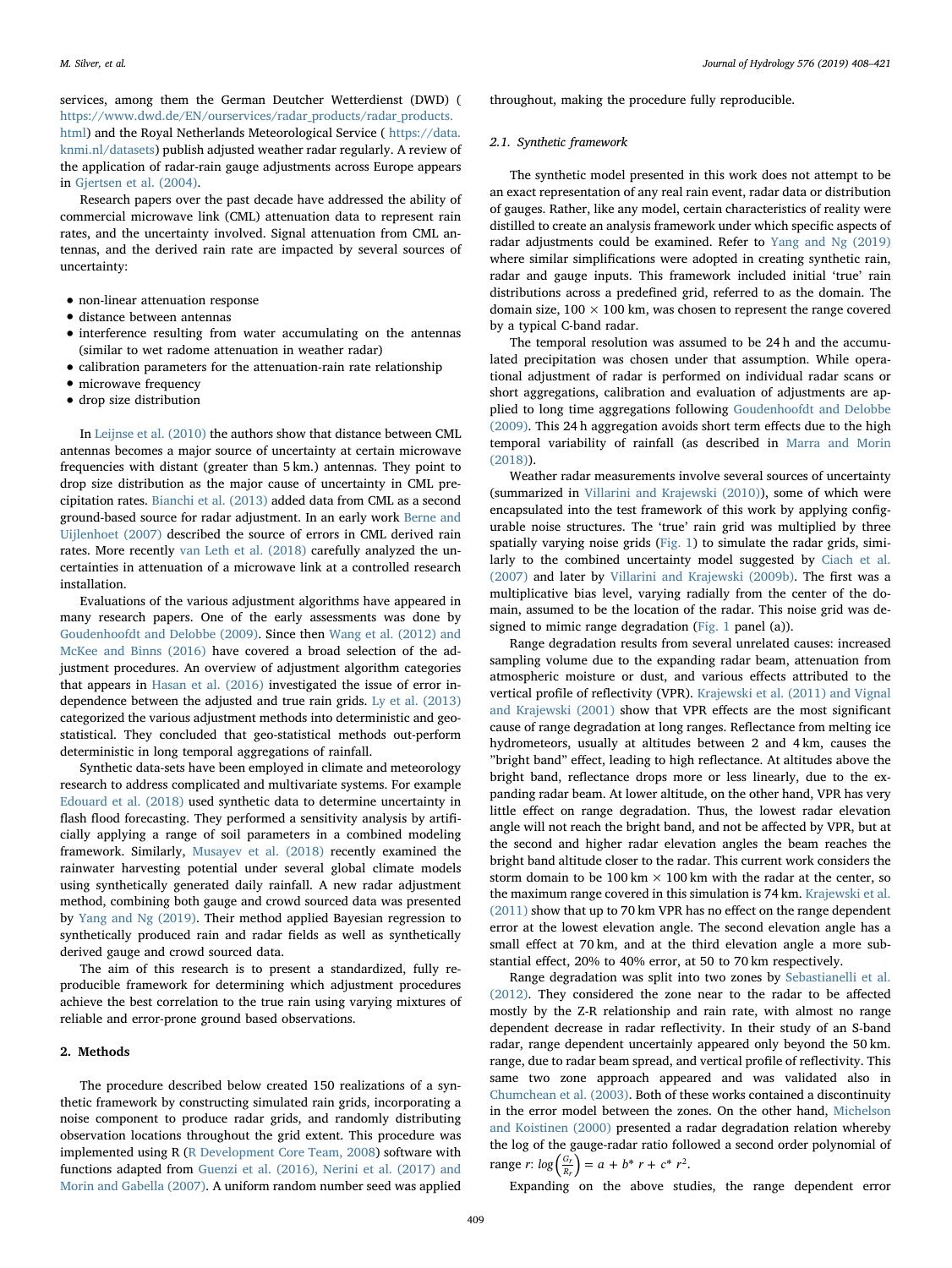Y [km]

<span id="page-2-2"></span>Y [km]

<span id="page-2-0"></span>

Fig. 1. Three types of errors used to construct the synthetic weather radar precipitation grid. The true rain grid is multiplied by the merged error grid (d) to produce the radar grid. Types of errors: (a) range degradation error; (b) Random noise (based on log-normal distribution); (c) Spatially correlated random noise structure; (d) the merged error grid. The legend shows multiplicative fac-

Fig. 2. True rain (a) and radar precipitation (b) values, on a synthetic Cartesian grid of  $100 \times 100$  km.

component in this work was defined as a Gaussian function  $(Eq. (1))$  $(Eq. (1))$ also chosen by [Villarini and Krajewski \(2009a\)](#page-13-19) in their error model. Thus, near the radar antenna the error factor of 1.0 did not incur any change in the 'true' rain, and at larger radial distances the error factor decreased following a Gaussian curve, approximating the two zone range degradation presented above, but avoiding discontinuity in the function. Furthermore, a Gaussian curve drops more slowly at small ranges than the polynomial used by [Michelson and Koistinen \(2000\)](#page-13-18). Thus we maintain almost no degradation up to 15 km. from the radar, then the range degradation error grows to 25% at the maximum range of 70 km. Refer to panel (a) of [Fig. 2](#page-2-2) to see the slight effect of this error at the corners of the domain.

<span id="page-2-1"></span>
$$
Err(r) = a^*e^{\left[-\frac{(r-b)^2}{2*c^2}\right]}
$$
\n<sup>(1)</sup>

where: Err is the error factor,  $r$  is the distance from radar; a, b, c are empirical constants chosen to emulate almost no range degradation near the radar  $(a = 1)$ , and a Gaussian decreasing value  $(b = 4$  and  $c = 100$ ) such that the error level at the maximum range of 70 km is 0.75.

The second radar noise grid was created from a log-normally distributed random multiplicative field, to represent uncertainty in the power law (Z-R relationship), non-uniform beam filling, non-uniform drop size distributions, etc. The third noise grid was constructed from a spatial structure defined following the methods in [Nerini et al. \(2017\)](#page-13-20). The theoretical base for this stochastic method was developed by [Seed](#page-13-21) [\(2002\)](#page-13-21) and implemented in the Short-Term Ensemble Prediction System (STEPS) probabilistic forecast scheme by [Bowler et al. \(2006\)](#page-12-10). This spatial structure was derived from the 'true' rain grid, thus providing a precipitation dependent error.

60

40 20

 $\overline{0}$ 

These three radar noise grids, once multiplied together, contained error values from 0 to above 3.0. Thus the resulting radar, the product of the 'true' rain and this error grid, acquired values both above and below the 'true' rain. Those introduced error grids are multiplicative in nature, and their combination aimed at reproducing realistic observational conditions. The noise levels used to create this radar grid, and the error levels applied to the simulated error-prone observation locations (Section [2.2\)](#page-3-0) are all configurable, allowing construction of uniform and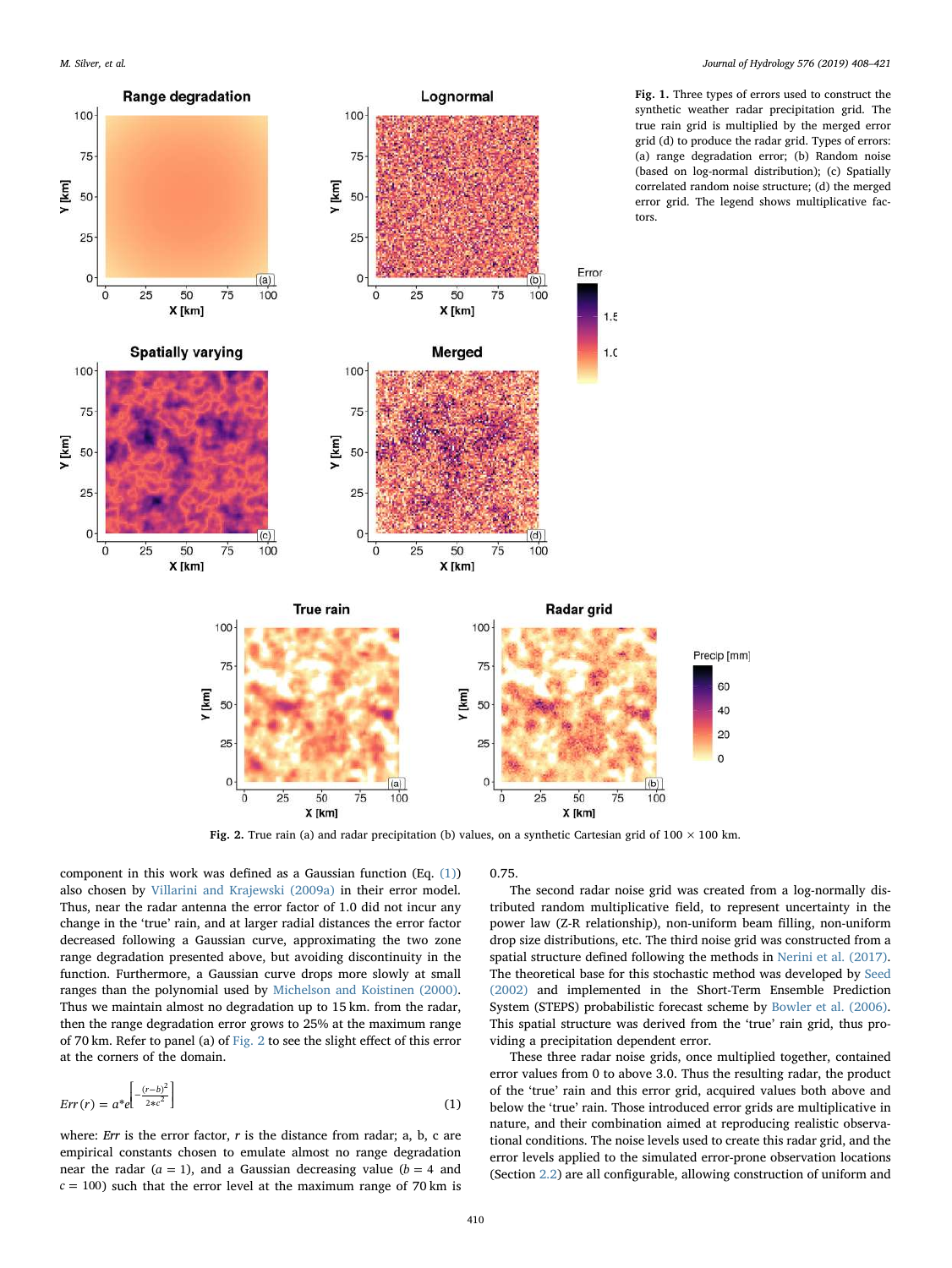<span id="page-3-1"></span>

Fig. 3. Evaluation of optimal number of realizations. Coefficient of Variation of RMSE (top) and  $R^2$  (bottom) for each adjustment algorithm, using a range from 10 to 300 realizations. The evaluation was repeated for all numbers of error-prone rain sensors: (a) 50 gauges only; (b) including 50 error-prone sensors; (c) including 100 error-prone; (d) including 200 error-prone.

reproducible test frameworks for the various adjustment procedures. [Fig. 2](#page-2-2) illustrates an example of the resulting radar rainfall.

#### <span id="page-3-0"></span>2.2. Ground based precipitation sensors

Two types of ground sensors were simulated in this framework, reliable and error-prone. Observation locations were placed randomly throughout the storm domain, with 50 reliable (gauge) locations and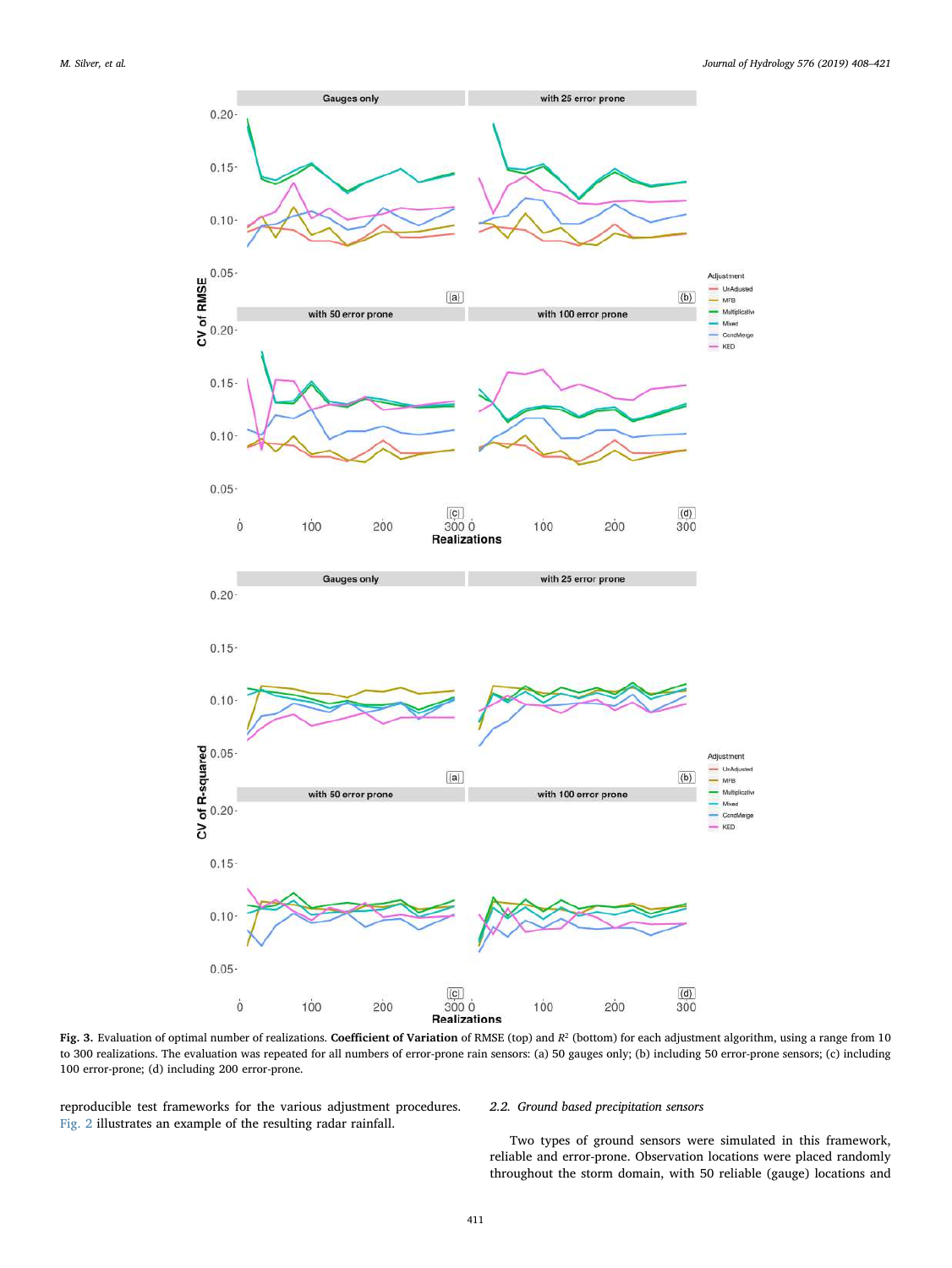<span id="page-4-0"></span>Table 1 Summary Statistics.

| Adjustment     | Err Prone | <b>RMSE</b> | R.squared | Slope | Intercept |
|----------------|-----------|-------------|-----------|-------|-----------|
| UnAdjusted     | $\Omega$  | 7.039       | 0.433     | 0.600 | 3.946     |
| UnAdjusted     | 50        | 7.039       | 0.433     | 0.600 | 3.946     |
| UnAdjusted     | 100       | 7.039       | 0.433     | 0.600 | 3.946     |
| UnAdjusted     | 200       | 7.039       | 0.433     | 0.600 | 3.946     |
| <b>MFB</b>     | $\Omega$  | 4.143       | 0.433     | 0.639 | 0.016     |
| <b>MFB</b>     | 50        | 4.123       | 0.433     | 0.634 | $-0.033$  |
| <b>MFB</b>     | 100       | 4.097       | 0.433     | 0.636 | $-0.085$  |
| <b>MFB</b>     | 200       | 4.089       | 0.433     | 0.637 | $-0.135$  |
| Multiplicative | $\Omega$  | 4.521       | 0.628     | 0.378 | 2.681     |
| Multiplicative | 50        | 4.779       | 0.608     | 0.362 | 2.835     |
| Multiplicative | 100       | 4.879       | 0.599     | 0.355 | 2.898     |
| Multiplicative | 200       | 4.918       | 0.595     | 0.353 | 2.920     |
| Mixed          | $\Omega$  | 4.259       | 0.631     | 0.396 | 2.604     |
| Mixed          | 50        | 4.515       | 0.617     | 0.377 | 2.753     |
| Mixed          | 100       | 4.623       | 0.612     | 0.369 | 2.811     |
| Mixed          | 200       | 4.678       | 0.611     | 0.365 | 2.829     |
| CondMerge      | $\Omega$  | 3.265       | 0.637     | 0.600 | 0.547     |
| CondMerge      | 50        | 3.284       | 0.650     | 0.541 | 1.087     |
| CondMerge      | 100       | 3.263       | 0.664     | 0.523 | 1.254     |
| CondMerge      | 200       | 3.222       | 0.684     | 0.508 | 1.396     |
| <b>KED</b>     | $\Omega$  | 3.392       | 0.615     | 0.629 | 0.151     |
| <b>KED</b>     | 50        | 3.271       | 0.636     | 0.615 | 0.187     |
| <b>KED</b>     | 100       | 3.151       | 0.659     | 0.616 | 0.138     |
| <b>KED</b>     | 200       | 2.896       | 0.712     | 0.618 | 0.087     |
|                |           |             |           |       |           |

three sets of error-prone: 50, 100 and 200 additional locations.

While gauges actually do sustain errors, modern rain rate measuring equipment has reduced the measurement uncertainty to approximately 5% (see, for example [Colli et al. \(2013\)](#page-12-11)) thus gauge data were assumed to be accurate in the simulated framework; their aggregated precipitation was extracted directly from the initial 'true' grid. Throughout this work the terms 'gauges' and 'reliable sensors' are used interchangeably.

<span id="page-4-1"></span>In operational weather monitoring, gauge networks are quite sparse

(For a global survey of gauge densities see [Kidd et al. \(2017\)\)](#page-13-22). The influence of gauge density on radar-gauge merging was reported by [Otieno et al. \(2014\) and Sha](#page-13-23)fiei et al. (2014) further assessed the importance of gauge density and distribution. The density of gauges chosen for this work, 1 gauge per 200  $km^2$ , attempted to mirror a typical gauge network (see further reports by [Ahrens \(2006\), Tian et al. \(2018\)](#page-12-12) [and Otieno et al. \(2014\)](#page-12-12)).

The source of error-prone observations can be a second, less reliable network of gauges. Alternatively, microwave signal attenuation in CML networks has become accepted as a source of point precipitation data. ([Fencl et al. \(2017\); Goldshtein et al. \(2009\); Overeem et al. \(2013\)](#page-12-13)). This current work does not assert that CML derived precipitation is inherently inaccurate. However much work has been done to investigate the uncertainty associated with this source of precipitation data (i.e. [Leijnse et al. \(2010\); Zinevich et al. \(2010\)\)](#page-13-5). While attenuation data between CML towers represents the aggregated signal strength along the line-of-sight between towers, most research (i.e. [Overeem](#page-13-24) [et al. \(2013\) and Goldshtein et al. \(2009\)](#page-13-24)) simplifies this linear feature into a single observation point at the center between the towers. In their analysis of rainfall estimation from CML networks, [Zinevich et al.](#page-13-25) [\(2010\)](#page-13-25) refer to link lengths from 0.5 to 8 km, with increasing uncertainty in longer links. The report by [Overeem et al. \(2016\),](#page-13-26) covering a long term QPE program in the Netherlands, discusses an average link length of 3.6 km for over 2000 links.

In this work, the term 'error-prone sensor' refers to point observations that could represent the midpoints along CML links. This geographic simplification together with other uncertainties (see [Leijnse](#page-13-5) [et al. \(2010\)](#page-13-5) and additional references in Section [1](#page-0-4)) in CML observations concur in creating the overall CML error. However, so far no explicit model for such an error is available. In this study, we chose to use a multiplicative error model in order to (i) deal with a reduced number of parameters and (ii) make the model easily adaptable to other remote sensing instruments [\(Tian et al. \(2013\) and Tang et al. \(2015\)](#page-13-27)). To do so, a random log-normally distributed multiplicative error has been



Fig. 4. Adjusted precipitation grids using Mean Field Bias, for different numbers of error-prone rain sensors. (a) 50 gauges only; (b) including 50 error-prone sensors; (c) including 100 error-prone; (d) including 200 error-prone.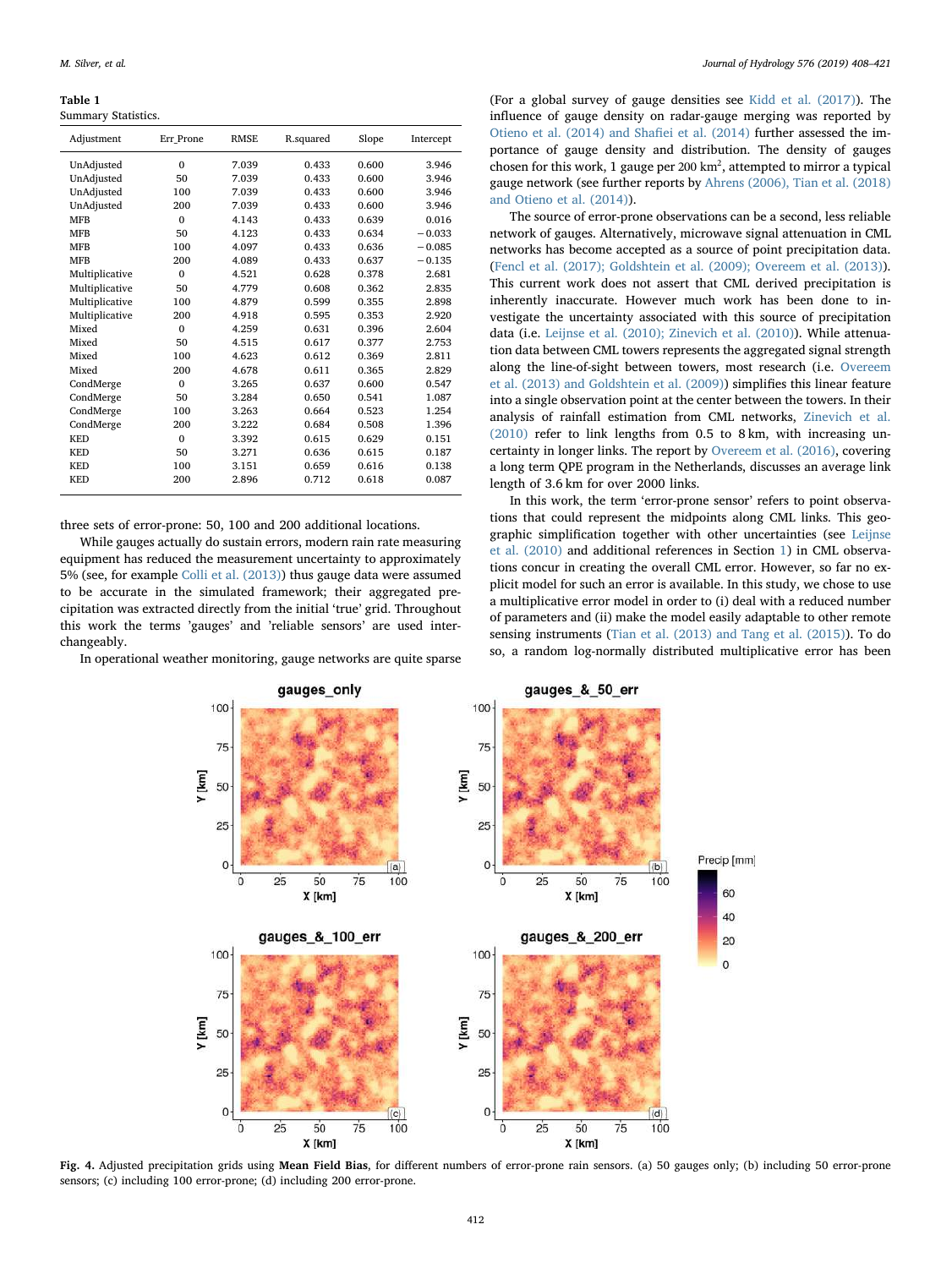

Fig. 5. Adjusted precipitation grids using Conditional Merge, for different numbers of error-prone rain sensors. (a) 50 gauges only; (b) including 50 error-prone sensors; (c) including 100 error-prone; (d) including 200 error-prone.



Fig. 6. Adjusted precipitation grids using Kriging with External Drift, for different numbers of error-prone rain sensors. (a) 50 gauges only; (b) including 50 errorprone sensors; (c) including 100 error-prone; (d) including 200 error-prone.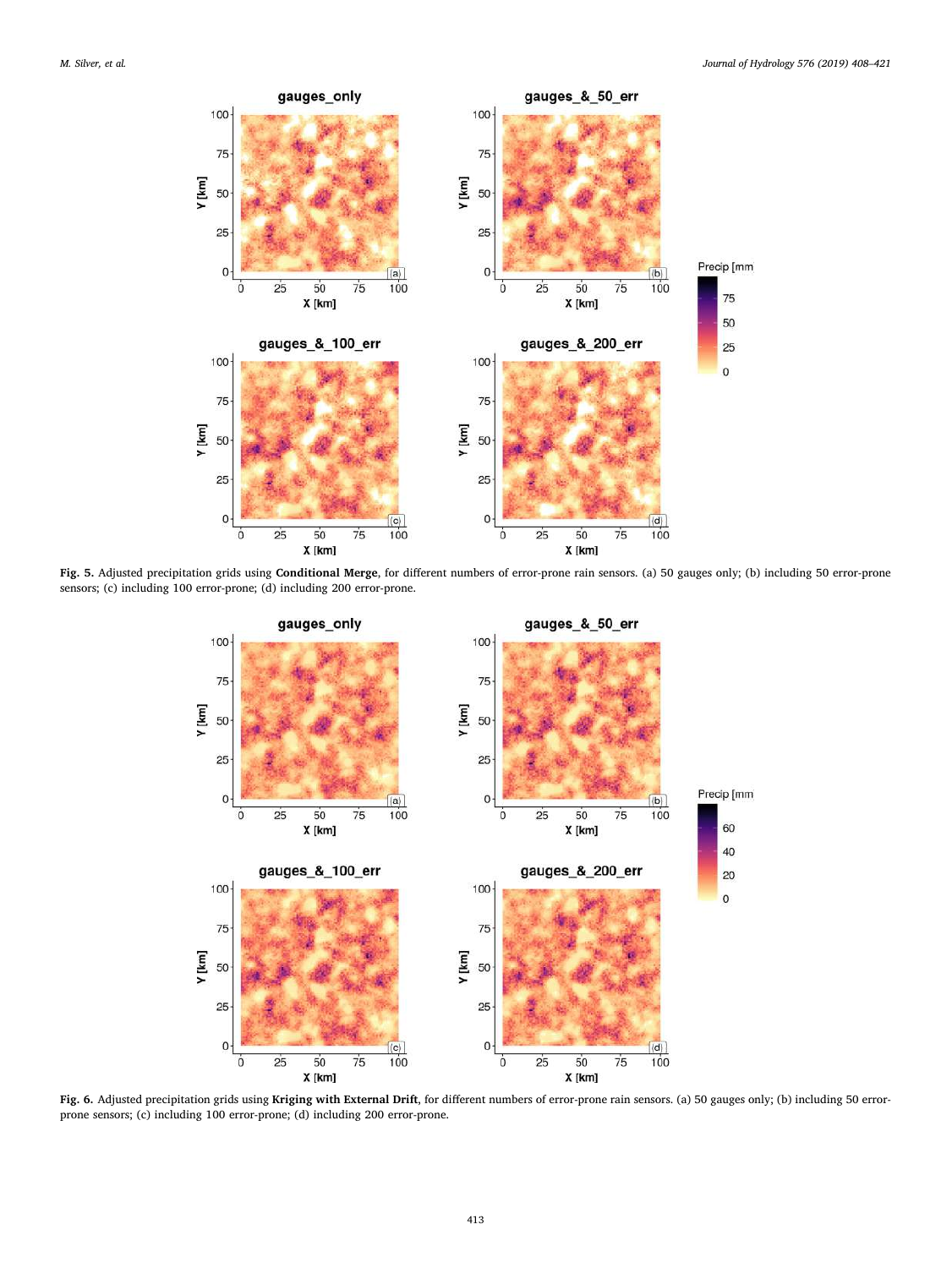<span id="page-6-1"></span>

Fig. 7. Scatter plot of true rain vs. UnAdjusted original radar precipitation values.

<span id="page-6-2"></span>

Fig. 8. Scatter plot of true rain vs. MFB adjusted radar precipitation values, for different numbers of error-prone rain sensors: (a) 50 gauges only, (b) including 50 error-prone sensors, (c) including 100 error-prone, (d) including 200 errorprone.

applied to the 'true' precipitation to simulate error-prone observations. This error shares the log-normal distribution parameters, and thus the error magnitude distribution, with the multiplicative error used for radar fields, but with an independent spatial pattern in each simulation.

Furthermore, CML towers are usually installed at high density compared to rain gauges (for example [Chwala et al. \(2012\)](#page-12-14) report one CML link per 3 km<sup>2</sup> in southern Germany). Therefore CML derived precipitation offers a possible real world case with a mixture of few reliable (gauge) and many less reliable (CML) point precipitation sensors. Locations for error-prone data observations were therefore placed at three (configurable) densities: one observation location per 200 km2 (identical to the gauge network) one per 100  $\text{km}^2$  and one per 50  $\text{km}^2$ (four times as many error-prone sensors as reliable). Thus the densities of reliable and error-prone sensors together were:

- 50 reliable only (representing rain gauges at 1 gauge per 200 km2)
- Additional 50 error-prone observation locations (totaling one observation location per 100 km2)



Fig. 9. Scatter plot of true rain vs. Mixed adjusted radar precipitation values, for different numbers of error-prone rain sensors: (a) 50 gauges only, (b) including 50 error-prone sensors, (c) including 100 error-prone, (d) including 200 error-prone.



Fig. 10. Scatter plot of true rain vs. Multiplicative adjusted radar precipitation values, for different numbers of error-prone rain sensors: (a) 50 gauges only, (b) including 50 error-prone sensors, (c) including 100 error-prone, (d) including 200 error-prone.

- Additional 100 error-prone (totaling one observation per 66 km<sup>2</sup>)
- Additional 200 error-prone (totaling one observation per 40 km2)

#### <span id="page-6-0"></span>2.3. Adjustment procedures

This work implemented and tested five adjustment algorithms: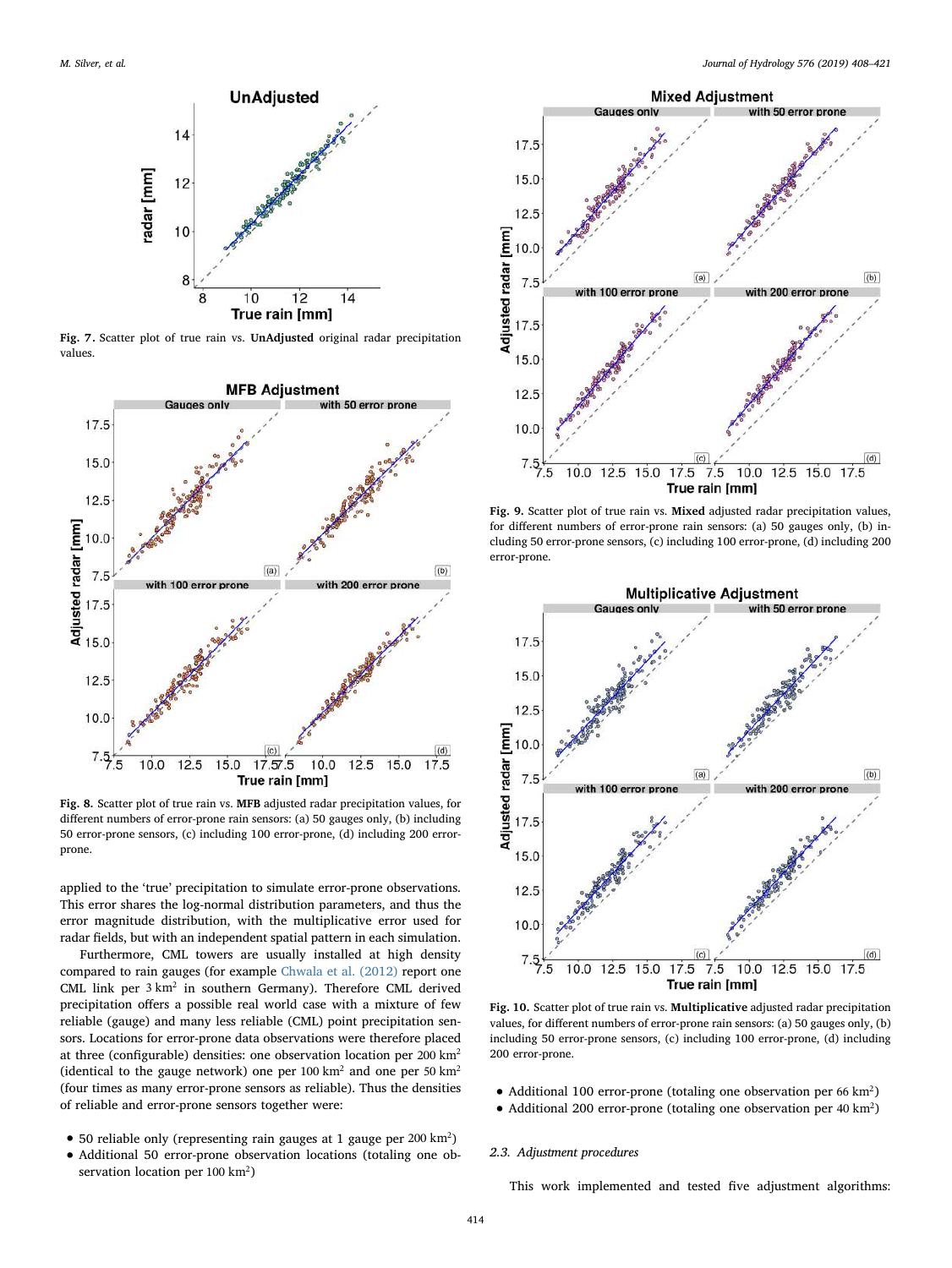

Fig. 11. Scatter plot of true rain vs. CondMerge adjusted radar precipitation values, for different numbers of error-prone rain sensors: (a) 50 gauges only, (b) including 50 error-prone sensors, (c) including 100 error-prone, (d) including 200 error-prone.

<span id="page-7-1"></span>

Fig. 12. Scatter plot of true rain vs. KED adjusted radar precipitation values, for different numbers of error-prone rain sensors: (a) 50 gauges only, (b) including 50 error-prone sensors, (c) including 100 error-prone, (d) including 200 errorprone.

Mean Field Bias (MFB), Multiplicative, Mixed, Conditional Merge (CondMerge) and Kriging with External Drift (KED). The choice of these five among the full spectrum of adjustment procedures covered the range of both deterministic (MFB) and geostatistical methods. Multiplicative, CondMerge and KED employ variations of kriging, implemented with the gstat package [\(Pebesma \(2004\)\)](#page-13-28) in R.

Furthermore, the Mixed procedure allows comparison with an additive bias method, and CondMerge, as explained below, also applies an additive, spatially varying correction. On the other hand MFB and KED adjustments adjust the radar solely by a multiplicative factor.

#### 2.3.1. Mean Field Bias

The first, MFB, determines the average, multiplicative bias shift between the radar grid and observed precipitation, then corrects for that shift globally. This is the only adjustment algorithm that applies a correction which does not vary spatially. Each of the other algorithms calculates a spatially varying correction from the differences between the observation locations and radar pixels at those locations.

#### 2.3.2. Mixed and Multiplicative

Both the Multiplicative and Mixed algorithms<sup>[1](#page-7-0)</sup> that are explained in a technical report (Pfaff [\(2010\)](#page-13-29) in German) apply spatially varying corrections by interpolating the residuals between radar and sensors at the sensor locations using ordinary kriging. Multiplicative adjustment interpolates a correction grid by ordinary kriging of the residuals between the observation locations and the radar grid. The radar grid is multiplied by this correction grid to obtain the adjusted result. The Mixed algorithm works similarly, but determines two correction grids: an additive component and a multiplicative component. The adjusted grid results from multiplying the radar by the multiplicative factor, then adding the additive component.

#### 2.3.3. Conditional Merge

The CondMerge algorithm, initially introduced by [Sinclair and](#page-13-30) [Pegram \(2005\)](#page-13-30) and implemented by [Guenzi et al. \(2016\)](#page-12-7), applies ordinary kriging to two different point sets: the values of the 'true' rain grid at gauge locations, and the values of the radar grid at those locations. The adjusted grid results from adding to the radar grid the kriging interpolation of the gauges, then subtracting the interpolation of the radar values, categorizing this procedure as additive. In this way, the procedure conditions the gauge adjustment by the radar precipitation values at gauge locations. This procedure was applied successfully by [Berndt et al. \(2014\).](#page-12-15) In addition, [Rabiei and Haberlandt \(2015\)](#page-13-31) compared Conditional Merging to Kriging with External Drift in the context of a new bias correction protocol. They reported that conditional merging performed best after applying an initial bias correction.

#### 2.3.4. Kriging with External Drift

Among the geostatistical adjustment algorithms, KED has been applied widely. This interpolation method uses a secondary variable, the radar precipitation itself in this case, to add a trend to the gauge observations. In addition to research by [Berndt et al. \(2014\) and Rabiei](#page-12-15) [and Haberlandt \(2015\)](#page-12-15) cited above, [Schiemann et al. \(2011\)](#page-13-32) also found that KED attained better correlation to the original rain than Ordinary Kriging (OK) methods. [Delrieu et al. \(2014\)](#page-12-16) further reported that KED out-performed OK for twelve rain events in France.

#### <span id="page-7-2"></span>2.4. Realizations

The evaluation in this work was performed on 150 realizations of synthetic data: initial 'true' storms, radar grids derived from the 'true' rain by applying noise and bias factors and randomly placed groundbased sensor locations. The 'true' storm grids were created using Sequential Gaussian Simulations (SGS), similar to the approach used by [Nour et al. \(2006\)](#page-13-33) to choose gauge locations, and by [Teo and Grimes](#page-13-34) [\(2007\).](#page-13-34) SGS was used also by [Cecinati et al. \(2018\)](#page-12-17) to create a realistic rainfall simulation. They then applied different gauge distributions and error models to that simulation to determine the gauge uncertainty by kriging for uncertain data, a method introduced by [Mazzetti and Todini](#page-13-35)

<span id="page-7-0"></span><sup>1</sup> adapted in this work from<https://docs.wradlib.org/en/stable/adjust.html>.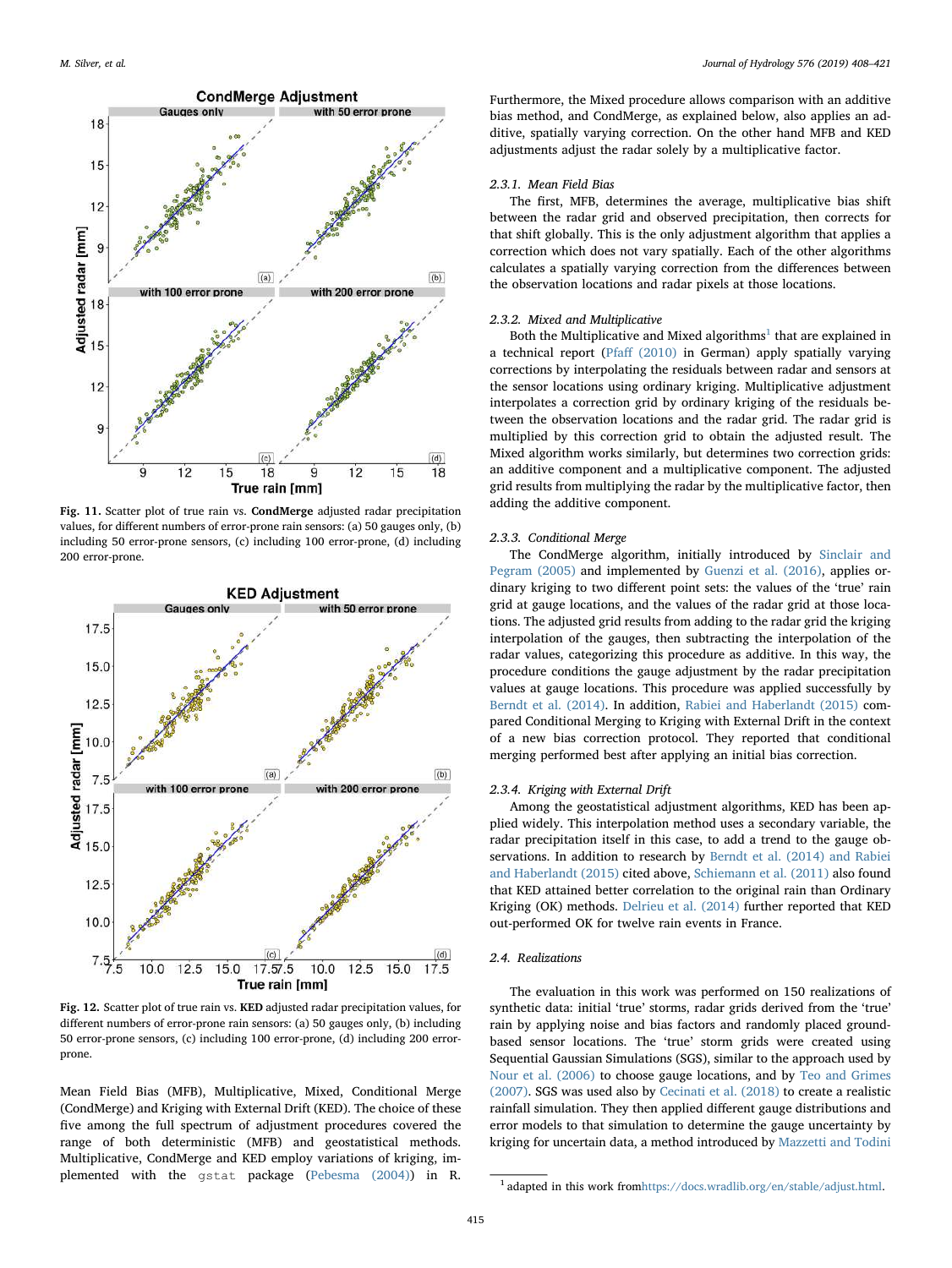<span id="page-8-2"></span>

Fig. 13. Box-whisker plot of  $R^2$  from 150 rain realizations for each adjustment with different numbers of error-prone rain sensors: (a) 50 gauges only, (b) including 50 error-prone sensors, (c) including 100 error-prone, (d) including 200 error-prone.

#### [\(2008\).](#page-13-35)

In this current work a multiplicative error grid was applied to all simulations of 'true' rain to obtain 150 synthesized radar precipitation grids. The radar noise structure used to create the radar grids is described in Section [2.1](#page-1-0) and error levels of ground based sensors in Section [2.2](#page-3-0). [Fig. 1](#page-2-0) shows the error grids and in [Fig. 2](#page-2-2) the 'true' and resulting radar grids (for one sample realization) are shown. The five adjustment procedures, detailed in Section [2.3](#page-6-0) were then applied to each realization. Analysis of the results (in Section [2.5](#page-8-0)) calculated the mean values of several correlation statistics for each adjustment.

The choice of 150 realizations was determined after testing from 10 to 300 iterations. Coefficients of variation (CV), (the ratio of variance to mean, given by  $CV = \sigma/\mu$ ) for RMSE and  $R^2$  were determined and averaged at different numbers of realizations (see [Fig. 3\)](#page-3-1). The variation of these statistical measures over the range of realizations stabilized after about 100 realizations. A larger number did not substantially change the means of CV for the different test statistics at the four error sensor densities, thus 150 realizations was considered sufficient.

#### <span id="page-8-0"></span>2.5. Analysis of adjustments

<span id="page-8-1"></span>In order to examine the success of each adjustment algorithm, a set of 400 validation points was randomly chosen within the domain. This number resulted from Slovin's formula to select sample size, Eq. [\(2\)](#page-8-1):

$$
n_{\text{samp}} = \frac{N}{1 + N(e)^2} \tag{2}
$$

with  $e = 0.05$  (confidence level of 95%) and  $N = 10,000$  (total pixels in the domain)

Values of the original 'true' rain and each of the adjusted grids were extracted at these validation points for all realizations separately, and RMSE was calculated. Examining adjustment algorithms in the context of a synthesized test framework insured that results were uniform and reproducible. Each adjustment was applied to all 150 rain realizations, and with four densities of error-prone observation locations. Then average coefficient of determination  $(R^2)$  and root mean square error (RMSE), as well as linear regression slope and intercept between the adjusted grids and the initial 'true' storm were calculated and examined. [Table 1](#page-4-0) presents mean statistics for each of these tests.

Initially, in order to justify use of a linear regression, two tests were applied to check for normality of residuals: Anderson-Darling and Shapiro–Wilk. The *p-values* of both were very small  $\left($ <10<sup>-6</sup>) supplying evidence that the null hypothesis of normality should be rejected. Therefore a Box-Cox transform ([Box and Cox, 1964\)](#page-12-18) was applied to the set of adjusted values. This transform was used by both [Erdin et al.](#page-12-19) [\(2012\) and Cecinati et al. \(2016\)](#page-12-19) in the context of kriging-based radar adjustment. The optimal Box-Cox *λ* parameter was determined then the transformed data were again tested for normality (repeating the Anderson–Darling test) as well as homoscedasticity, using the Breusch-Pagan test (implemented in the car package in R, [Fox and Weisberg](#page-12-20) [\(2011\)\)](#page-12-20). These tests showed p-values above 0.2 for all realizations (Breusch-Pagan p-values above 0.08), thus rejection of the null hypothesis was not suggested at a confidence level of 95%, and preconditions for linear analysis were upheld. Visual examination of Q-Q plots for a few realizations reinforced this conclusion. Then  $R^2$  and RMSE were obtained from linear regressions of the Box-Cox transformed distributions to compare values of the 'true' and adjusted rain grids at the validation locations.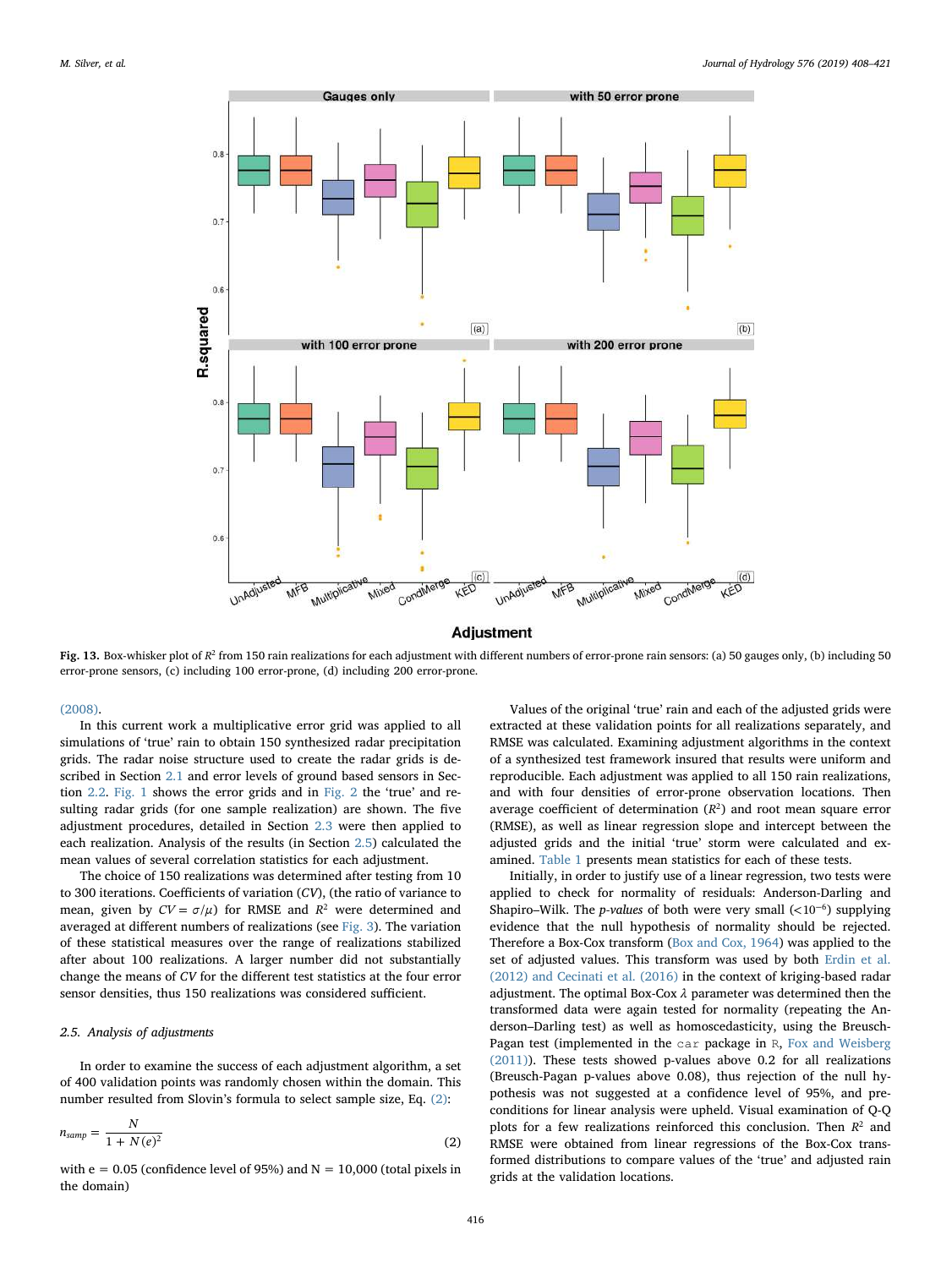<span id="page-9-0"></span>

Fig. 14. Box-whisker plot of RMSE from 150 rain realizations for each adjustment with different numbers of error-prone rain sensors: (a) 50 gauges only, (b) including 50 error-prone sensors, (c) including 100 error-prone, (d) including 200 error-prone.

#### 3. Results

Three sets of figures are presented below. First, images of the adjusted rain grids appear for certain representative adjustment procedures: MFB, CondMerge and KED ([Figs. 4](#page-4-1)–6). Each figure includes adjustment results for all four densities of error-prone observations. These images show that the higher density of error-prone sensors (panels (d) in each Figure) are somewhat more speckled, whereas the gauges only images (panels (a)) more closely resemble the 'true' rain (refer to [Fig. 2\)](#page-2-2).

The next group [\(Figs. 7](#page-6-1)–12) show scatter plots of 'true' versus adjusted precipitation at the 400 validation points. Note that these plots represent the original precipitation value, before the Box-Cox transform (explained above in [2.5](#page-8-0)). Again each adjustment procedure appears four times for all densities of reliable/error-prone locations. Scatter plots in which the spread of points, and thus the regression line, approaches the 45° slope represent successful adjustment. Additionally, those scatter plots where dispersion of the points grows compared to the UnAdjusted plot (i.e. compare [Fig. 7](#page-6-1) to [Fig. 8\)](#page-6-2) indicate cases where the adjustment actually adds additional noise to the result.

The third set of figures, box-whisker plots of correlation statistics, best reveals the success of adjustment. All four statistics are presented:  $R<sup>2</sup>$ , RMSE, slope and intercept of the fitted linear regression line. ([Figs. 13](#page-8-2)–16). These plots show the mean values of each statistic (averaged over 150 realizations) as well as first and third quartiles at the height of the boxes. The whisker lines extend to 1.5 \* *IQR* (interquartile range) and outliers appear as orange dots. The height of the boxes and length of the whiskers give a clear representation of the variance of each statistic across all realizations. RMSE values that

appear in [Fig. 14](#page-9-0) with a low mean indicate successful adjustment, and short whisker lines mirror the dispersion of points in the scatter plots. Results of all correlation statistics (averaged over 150 realizations) appear in [Table 1.](#page-4-0)

#### 4. Discussion

The intention in this work was to demonstrate a reproducible, synthetic test framework for evaluating weather radar adjustment procedures and to spotlight cases where additional, error-prone precipitation observations improve adjustment. The framework was constructed from multiple realizations of a synthetic rain grid using SGS. By choosing a large enough number of realizations, we ensured that no single rain or error distribution would skew the results due to randomization effects. Configurable parameters for radar noise structure, and four combinations of reliable and error-prone sensors, from zero errorprone to four times as many error-prone as reliable, were applied to complete the synthetic framework. The resulting radar grids were adjusted by five algorithms: MFB, Mixed, Multiplicative, CondMerge and KED. Then values of the 'true' rain and adjusted precipitation grids were extracted at 400 validation points. Means of several statistics comparing the adjusted and 'true' rain were then calculated.

Results were analyzed at two levels, localized and domain-wide. Higher  $R^2$  values, and lower RMSE occur when there is a good average match at validation points between the 'true' rain and the adjusted values. The closeness of slope and intercept to the 45° "one–one" line reveals adjustment methods that achieve good bias correction, at the domain scale. However, when the slope nears 1.0 (45°), but the intercept does not go through zero, then multiplicative bias is corrected, but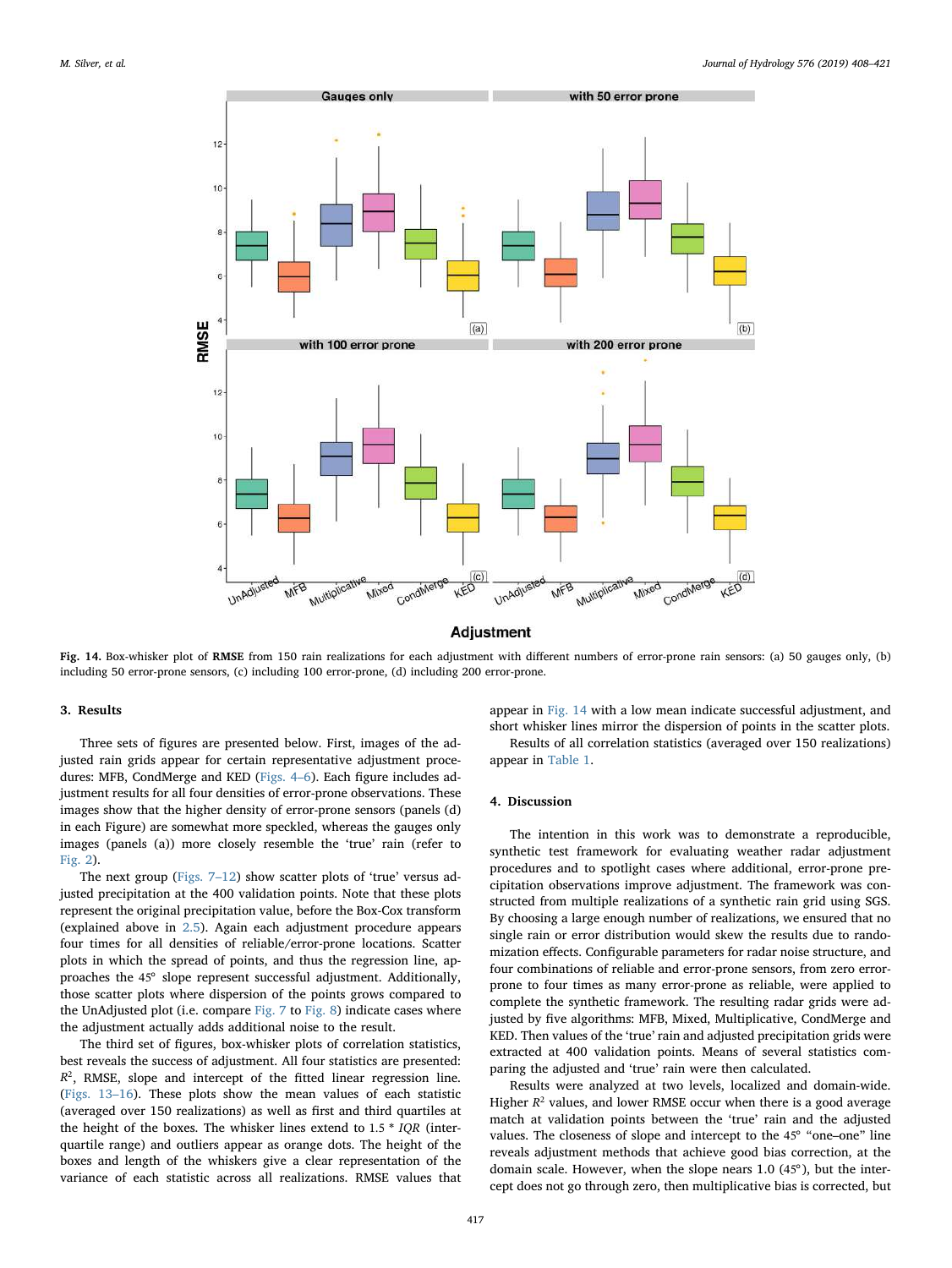<span id="page-10-0"></span>

Fig. 15. Box-whisker plot of linear regression slope from 150 rain realizations for each adjustment with different numbers of error-prone rain sensors: (a) 50 gauges only, (b) including 50 error-prone sensors, (c) including 100 error-prone, (d) including 200 error-prone. The dotted line indicates slope of 1.0.

not additive bias. Thus methods with lower RMSE results are considered to attain better local adjustment to the 'true' rain. Slope values near 1.0 show good multiplicative bias correction, and if the intercept is also close to zero, then additive bias is also corrected.

From the scatter plots, clearly only two adjustment algorithms improved correspondence between the 'true' rain and adjusted grids: MFB and KED. Referring to the UnAdjusted scatter plot [\(Fig. 7\)](#page-6-1), we note a somewhat high slope, and intercept value far from zero. This is expected due to the error fields applied to the true rain. The shift of regression lines in all adjustments closer to the 45° slope demonstrates correction of the multiplicative bias. However scatter plots of the adjustments show some increased dispersion of the points. Referring to the slope box-whisker plots ([Fig. 15](#page-10-0)) the height of the boxes and whisker lines, especially for the MFB and KED adjustments, demonstrate this dispersion. The algorithms introduce additional noise into the adjusted grid, while correcting the overall bias.

Conversely, the Mixed, Multiplicative and CondMerge algorithms did not cause this added noise: their scatter plots and box whisker plots of slope and intercept are more compact. However the slope and intercept values for these adjustments are farther from the ideal. Furthermore, the Mixed and Multiplicative adjustments show slightly higher RMSE values and lower  $R^2$  ([Figs. 14 and 13\)](#page-9-0) than the KED ad-justment, also evident in the summary [Table 1.](#page-4-0) We therefore determine that Mixed, Multiplicative and CondMerge perform satisfactorily at the local scale, avoiding additional noise in the correction procedure, but at the price of somewhat poorer overall correction of multiplicative bias. CondMerge displays similar, but slightly better results, with RMSE lower than both Mixed and Multiplicative, especially with the addition of error-prone sensors. Yet the slope and intercept values of CondMerge

are not as good as MFB. So this "conditioning" algorithm reaches a good compromise with higher  $R^2$ , lower RMSE, but at the price of poorer bias correction.

Interestingly, the MFB adjustment achieves RMSE lower than the UnAdjusted grid for all densities of error-prone locations. The slope is slightly nearer to 45°, and the intercept close to zero. These results reflect the fact that MFB applies a domain wide uniform correction of bias, thus it is adjusting for multiplicative (but not additive) bias. We also note a slight compression of the size of the slope and intercept box whisker plots for MFB with higher density of error-prone observations. So this adjustment can gain somewhat from additional error-prone sensors.

The lowest RMSE values for all densities of error-prone sensors appear in the KED adjusted grid. Since KED takes into account radar values at the validation locations as the secondary trend variable, this result is expected. Furthermore KED shows the highest  $R^2$  among all methods, and at all densities of error-prone sensors; in fact both RMSE and  $R<sup>2</sup>$  improve as the number of error-prone sensors increases. We conclude, therefore, that KED is resistant to, and actually benefits from a large number of error-prone precipitation measurements.

It is worthwhile to focus on correlation statistics that display a decrease in variation as the number of error-prone sensors grows. This is evident from the size of the box and whisker plots. The variation in *R*<sup>2</sup> decreases somewhat for KED at the 100 and 200 error-prone ([Fig. 13](#page-8-2) panels (c) and (d)) densities. KED shows a more pronounced decrease in the variation of RMSE ([Fig. 14](#page-9-0) panel (d)) at the highest density of errorprone. This result is also evident in the scatter plot ([Fig. 12](#page-7-1) panel (d)); the regression line tightly matches the "one–one" 45° slope, yet the dispersion of points decreases with more error-prone observations.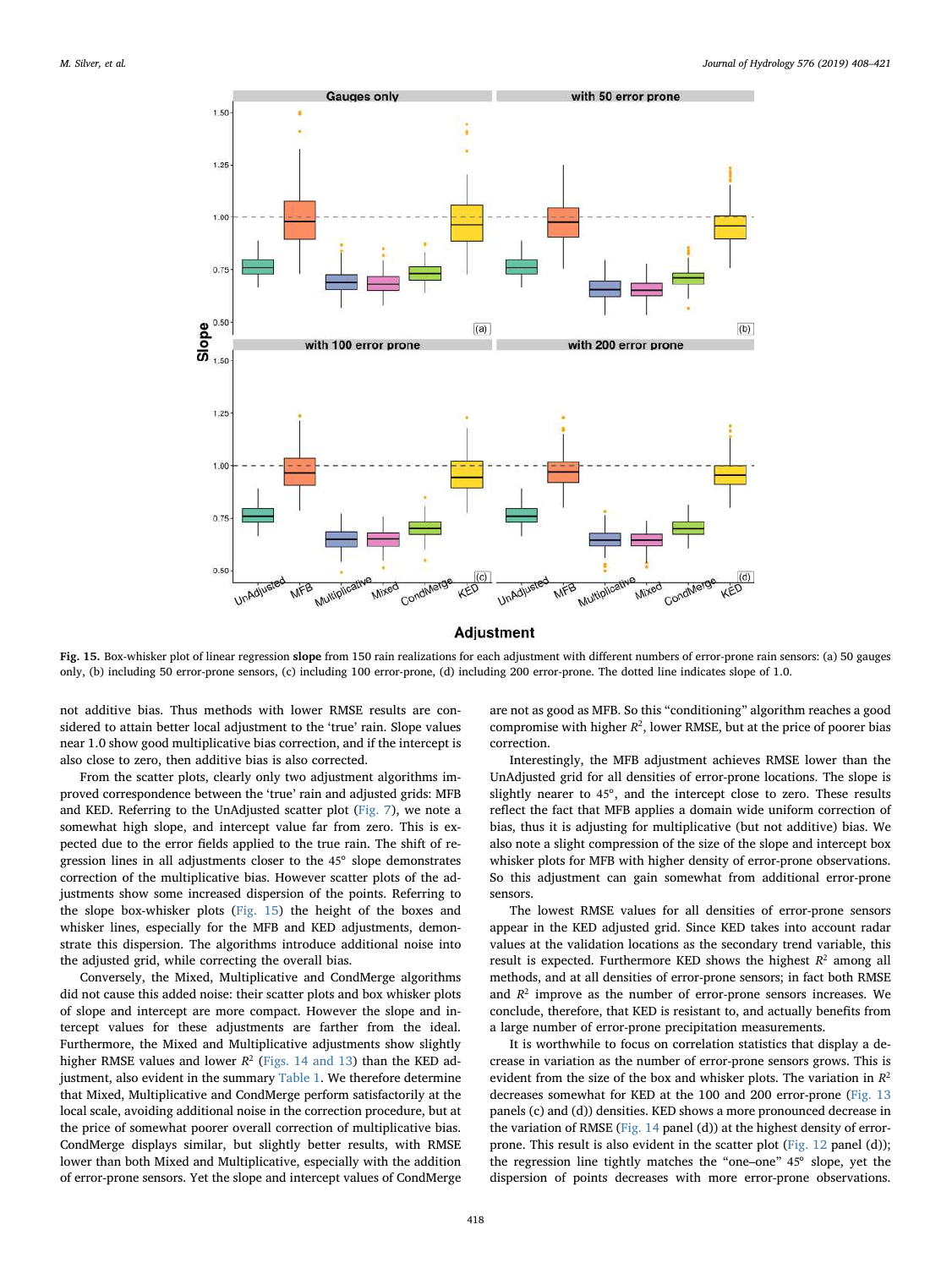

**Adjustment** 

Fig. 16. Box-whisker plot of linear regression intercept from 150 rain realizations for each adjustment with different numbers of error-prone rain sensors: (a) 50 gauges only, (b) including 50 error-prone sensors, (c) including 100 error-prone, (d) including 200 error-prone. The dotted line indicates intercept of 0.0.

Among the kriging based algorithms, KED displays a good match to the ideal slope and intercept values, with a slope almost as high as MFB, and intercept very near to zero. Thus, KED achieves the best local adjustment as well as good correction for bias, and even improves with a large number of error-prone sensors.

These results are in good agreement with [Goudenhoofdt and](#page-12-5) [Delobbe \(2009\), Berndt et al. \(2014\) and Erdin et al. \(2012\)](#page-12-5) and others who consistently showed that KED achieved better correspondence between adjusted and observed precipitation. In parallel, research by [Sinclair and Pegram \(2005\) and Kim et al. \(2007\)](#page-13-30) showed that the CondMerge algorithm successfully adjusted weather radar grids. In this current work we found that the non-linear patterns in the synthetic radar grid are not well adjusted by additive techniques such as CondMerge and Mixed.

In constructing the synthetic test framework, examination of radar adjustment procedures using different densities of error-prone sensors, with a range of error levels was made possible. Past research ([Goudenhoofdt and Delobbe \(2009\); Wang et al. \(2012\); McKee and](#page-12-5) [Binns \(2016\); Bruno et al. \(2014\)](#page-12-5)) conducted evaluations of adjustment procedures, but using data from a specific gauge and radar network under certain storm events. For example, work by [Berg et al. \(2016\)](#page-12-21) was located in Sweden, while the recent research by [Foehn et al. \(2018\)](#page-12-1) was conducted in Switzerland. However a generic evaluation framework, to the best of our knowledge, is lacking. This current work attempts to fill that gap by offering such a standardized test framework.

Furthermore, two sets of ground based observations were combined in the synthesized framework: reliable and error-prone, with tests for different densities of error-prone observations. In previous research both [Foehn et al. \(2018\) and Sideris et al. \(2014\)](#page-12-1) chose co-kriging to adjust radar with two sets of ground observations. The procedure chosen by [Sideris et al. \(2014\)](#page-13-4) merged radar and gauge observations at two time steps, but did not address different error levels. On the other hand [Foehn et al. \(2018\)](#page-12-1) applied co-kriging to two independent gauge networks with different levels of reliability. The less reliable network in that work consisted of a smaller number of gauges than the reliable network. While this current work does not implement co-kriging, two sets of ground observations, one reliable and the other error-prone, were merged. The proportion of error-prone sensors in this work was varied up to four times the number of reliable sensors.

The procedure and results in this work demonstrate that a large number of error-prone precipitation observations can be combined with reliable gauge observations, and used for radar adjustment. The analysis presented is reproducible, and configuration parameters can be chosen to match a real world situation. Application of this method can guide research and operational QPE to chose the optimal mix of reliable and error-prone observations and the most appropriate adjustment method.

The authors are aware of additional parameters that might affect adjustment procedures, that are not included in this work. Topography can both interfere with radar signals through beam blockage, and can influence storm intensity by orographic forcing. [Germann et al. \(2006\)](#page-12-22) discussed the challenges facing weather radar in mountainous regions, and [Xu et al. \(2017\)](#page-13-36) compared ground based validation of satellite borne radar at different elevation levels. Yet topography was not taken into account in this work since such effects are very localized. No generic, synthetic framework could include topography without causing a dramatic local influence on the results. The underlying assumption in this work considers the radar rainfall to be corrected for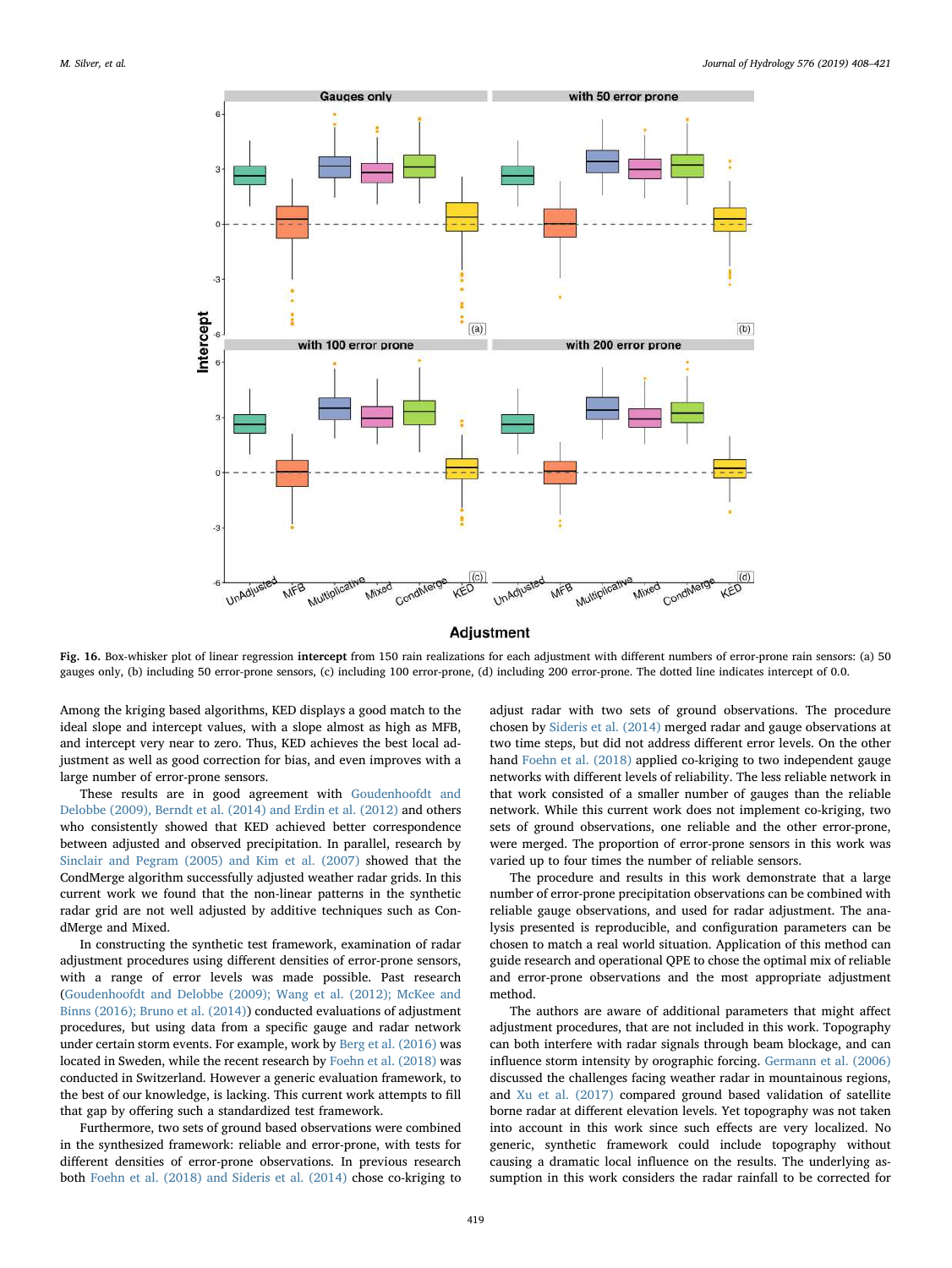beam blockage, and we further assume that the synthetic rain grids already included effects due to orographic forcing.

Furthermore, the temporal resolution of radar data, compared to gauge or CML data can also negatively influence adjustment efforts. As discussed by [Cristiano et al. \(2017\), Emmanuel et al. \(2012\) and Marra](#page-12-23) [and Morin \(2018\),](#page-12-23) radar images capture a single point in time "snapshot" whereas gauges represent aggregated rainfall over some (albeit short) time interval. It is possible that radar misses a short lived convective storm, or that the storm moves between one radar sweep and the next. What's more, radar views the rain rate aloft while groundbased sensors collect precipitation at the surface. There could be a time lag between the two, introducing additional uncertainty into adjustment algorithms. To overcome these temporal effects, adjustment parameters are determined and methods are chosen based on very long aggregations of radar and gauge data. Within the context of this synthetic framework, the assumed time resolution was (at least) one day.

The initial 'true' rain, created as described in Section [2.4,](#page-7-2) was based on 150 realizations of Sequential Gaussian Simulations. However the final result was a single 'true' rain grid. The evaluations examined only levels of error in the error-prone gauges. No attempt was made to evaluate various types of storms.

Further research using the synthetic framework presented here could investigate three issues. First, various types of rain storms could be created by altering the parameters when preparing the initial 'true' rain. Next, different error distributions could be applied to the errorprone subset of observations. Finally, additional adjustment algorithms, such as co-kriging, as well as combinations of algorithms could be implemented and compared.

#### 5. Conclusions

This research presented a standardized, reproducible test framework that was constructed to analyze adjustment of synthetic weather radar rainfall. Several adjustment algorithms were applied to the radar by using synthesized ground based observation data representing a mix of reliable and error-prone sensors at varying densities. Then statistical tests were used to validate the success of these algorithms in reconstructing the 'true' rain. The framework included configurable parameters: density and error level of ground observations, and the noise structure of the radar grid.

Results indicate:

- All adjustment procedures perform fairly well in correcting for multiplicative bias.
- The Conditional Merge performs satisfactorily with addition of error-prone observations, attaining lower RMSE than other additive algorithms.
- Kriging with External Drift is the most resistant to a high number of error-prone observations.
- Mean Field Bias performs fairly well at all densities of error-prone correcting only bias, as expected, but adding some noise (variance) into the adjusted grid.
- Mixed and Multiplicative adjustments avoid addition of noise into the adjusted grid, but tend to poorer overall correction (higher RMSE) than all other adjustments.

#### Acknowledgements

Erick Fredj thanks the DFG, German Research Foundation, and IMAP for partial support of this work.

#### References

<span id="page-12-12"></span>Ahrens, B., 2006. Distance in spatial interpolation of daily rain gauge data. Hydrol. Earth Syst. Sci. Discussions 10, 197–208. URL: [https://hal.archives-ouvertes.fr/hal-](https://hal.archives-ouvertes.fr/hal-00304836/)[00304836/](https://hal.archives-ouvertes.fr/hal-00304836/).

- <span id="page-12-2"></span>Amorati, R., Alberoni, P.P., Fornasiero, A., 2012. Operational Bias Correction of Hourly Radar Precipitation Estimate using Rain Gauges. http://www.meteo.fr/cic/meetings/ 2012/ERAD/extended\_abs/QPE\_007\_ext\_abs.pdf.
- <span id="page-12-21"></span>Berg, P., Norin, L., Olsson, J., 2016. Creation of a high resolution precipitation data set by merging gridded gauge data and radar observations for Sweden. J. Hydrol. 541, 6–13. [https://doi.org/10.1016/j.jhydrol.2015.11.031.. URL:](https://doi.org/10.1016/j.jhydrol.2015.11.031) http://linkinghub.elsevier. [com/retrieve/pii/S002216941500918X](http://linkinghub.elsevier.com/retrieve/pii/S002216941500918X).
- <span id="page-12-15"></span>Berndt, C., Rabiei, E., Haberlandt, U., 2014. Geostatistical merging of rain gauge and radar data for high temporal resolutions and various station density scenarios. J. Hydrol. 508, 88–101. <https://doi.org/10.1016/j.jhydrol.2013.10.028>.
- <span id="page-12-4"></span>Berne, A., Uijlenhoet, R., 2007. Path-averaged rainfall estimation using microwave links: Uncertainty due to spatial rainfall variability. Geophys. Res. Lett. 34. [https://doi.org/](https://doi.org/10.1029/2007GL029409) [10.1029/2007GL029409.](https://doi.org/10.1029/2007GL029409)
- <span id="page-12-3"></span>Bianchi, B., Jan van Leeuwen, P., Hogan, R.J., Berne, A., 2013. A variational approach to retrieve rain rate by combining information from rain gauges, radars, and microwave links. J. Hydrometeorol. 14, 1897–1909. [https://doi.org/10.1175/JHM-D-12-094.1.](https://doi.org/10.1175/JHM-D-12-094.1)
- <span id="page-12-10"></span>Bowler, N.E., Pierce, C.E., Seed, A.W., 2006. STEPS: a probabilistic precipitation forecasting scheme which merges an extrapolation nowcast with downscaled NWP. Q.J.R. Meteorol. Soc. 132, 2127–2155. <https://doi.org/10.1256/qj.04.100>.
- <span id="page-12-18"></span>Box, G.E.P., Cox, D.R., 1964. An analysis of transformations. J. R. Stat. Soc. Series B (Methodological) 26, 211–252. URL: <http://www.jstor.org/stable/2984418>.
- Bruno, F., Cocchi, D., Greco, F., Scardovi, E., 2014. Spatial reconstruction of rainfall fields from rain gauge and radar data. Stoch. Env. Res. Risk Assess. 28, 1235–1245. [https://](https://doi.org/10.1007/s00477-013-0812-0) [doi.org/10.1007/s00477-013-0812-0.](https://doi.org/10.1007/s00477-013-0812-0)
- <span id="page-12-17"></span>Cecinati, F., Moreno-Ródenas, A., Rico-Ramirez, M., ten Veldhuis, M.C., Langeveld, J., 2018. Considering rain gauge uncertainty using Kriging for uncertain. Data. Atmosphere 9, 446. <https://doi.org/10.3390/atmos9110446>.
- Cecinati, F., Wani, O., Rico-Ramirez, M.A., 2016. Evaluation and correction of uncertainty due to Gaussian approximation in radar – rain gauge merging using kriging with external drift. AGU Fall Meeting Abstracts.
- <span id="page-12-9"></span>Chumchean, S., Sharma, A., Seed, A., 2003. Radar rainfall error variance and its impact on radar rainfall calibration. Phys. Chem. Earth, Parts A/B/C 28, 27–39. [https://doi.](https://doi.org/10.1016/S1474-7065(03)00005-6) [org/10.1016/S1474-7065\(03\)00005-6](https://doi.org/10.1016/S1474-7065(03)00005-6).
- <span id="page-12-14"></span>Chwala, C., Kunstmann, H., Hipp, S., Siart, U., Eibert, T., 2012. Precipitation observation using commercial microwave communication links, in: 2012 IEEE International Geoscience and Remote Sensing Symposium, IEEE. pp. 2922–2925. http://ieeexplore.ieee.org/xpls/abs\_all.jsp?arnumber=6350714.
- <span id="page-12-8"></span>Ciach, G.J., Krajewski, W.F., Villarini, G., 2007. Product-error-driven uncertainty model for probabilistic quantitative precipitation estimation with NEXRAD. Data. J. Hydrometeor 8, 1325–1347. <https://doi.org/10.1175/2007JHM814.1>.
- <span id="page-12-11"></span>Colli, M., Lanza, L., La Barbera, P., 2013. Performance of a weighing rain gauge under laboratory simulated time-varying reference rainfall rates. Atmos. Res. 131, 3–12. [https://doi.org/10.1016/j.atmosres.2013.04.006.](https://doi.org/10.1016/j.atmosres.2013.04.006)
- <span id="page-12-23"></span>Cristiano, E., ten Veldhuis, M.C., van de Giesen, N., 2017. Spatial and temporal variability of rainfall and their effects on hydrological response in urban areas - a review. Hydrol. Earth Syst. Sci. 21, 3859–3878. [https://doi.org/10.5194/hess-21-3859-2017.](https://doi.org/10.5194/hess-21-3859-2017)
- <span id="page-12-16"></span>Delrieu, G., Wijbrans, A., Boudevillain, B., Faure, D., Bonnifait, L., Kirstetter, P.E., 2014. Geostatistical radar-raingauge merging: a novel method for the quantification of rain estimation accuracy. Adv. Water Resour. 71, 110–124. [https://doi.org/10.1016/j.](https://doi.org/10.1016/j.advwatres.2014.06.005) [advwatres.2014.06.005](https://doi.org/10.1016/j.advwatres.2014.06.005).
- <span id="page-12-6"></span>Edouard, S., Vincendon, B., Ducrocq, V., 2018. Ensemble-based flash-flood modelling: taking into account hydrodynamic parameters and initial soil moisture uncertainties. J. Hydrol. 560, 480–494. [https://doi.org/10.1016/j.jhydrol.2017.04.048.. URL:](https://doi.org/10.1016/j.jhydrol.2017.04.048) <http://linkinghub.elsevier.com/retrieve/pii/S0022169417302688>.
- Emmanuel, I., Andrieu, H., Leblois, E., Flahaut, B., 2012. Temporal and spatial variability of rainfall at the urban hydrological scale. J. Hydrol. 430–431, 162–172. [https://doi.](https://doi.org/10.1016/j.jhydrol.2012.02.013) [org/10.1016/j.jhydrol.2012.02.013](https://doi.org/10.1016/j.jhydrol.2012.02.013).
- <span id="page-12-19"></span>Erdin, R., Frei, C., Künsch, H.R., 2012. Data transformation and uncertainty in geostatistical combination of radar and rain gauges. J. Hydrometeorol. 13, 1332–1346. [https://doi.org/10.1175/JHM-D-11-096.1.](https://doi.org/10.1175/JHM-D-11-096.1)
- <span id="page-12-13"></span>Fencl, M., Dohnal, M., Rieckermann, J., Bare, V., 2017. Gauge-adjusted rainfall estimates from commercial microwave links. Hydrol. Earth Syst. Sci. 21, 617–634. [https://doi.](https://doi.org/10.5194/hess-21-617-2017) [org/10.5194/hess-21-617-2017.](https://doi.org/10.5194/hess-21-617-2017)
- <span id="page-12-1"></span>Foehn, A., Hernndez, J.G., Schaefli, B., Cesare, G.D., 2018. Spatial interpolation of precipitation from multiple rain gauge networks and weather radar data for operational applications in Alpine catchments. J. Hydrol. [https://doi.org/10.1016/j.jhydrol.](https://doi.org/10.1016/j.jhydrol.2018.05.027) 2018.05.027.. URL: [http://linkinghub.elsevier.com/retrieve/pii/](https://doi.org/10.1016/j.jhydrol.2018.05.027) [S0022169418303548](http://linkinghub.elsevier.com/retrieve/pii/S0022169418303548).
- <span id="page-12-20"></span>Fox, J., Weisberg, S., 2011. An R Companion to Applied Regression, Second ed. Sage, Thousand Oaks CA. URL: [http://socserv.socsci.mcmaster.ca/jfox/Books/Companion.](http://socserv.socsci.mcmaster.ca/jfox/Books/Companion)
- <span id="page-12-22"></span>Germann, U., Galli, G., Boscacci, M., Bolliger, M., 2006. Radar precipitation measurement in a mountainous region. Q. J. R. Meteorolog. Soc. 132, 1669–1692. [https://doi.org/](https://doi.org/10.1256/qj.05.190) [10.1256/qj.05.190.](https://doi.org/10.1256/qj.05.190)
- <span id="page-12-0"></span>Gjertsen, U., Salek, M., Michelson, D.B., 2004. Gauge adjustment of radar-based precipitation estimates in Europe. In: Proceedings of ERAD. URL: [http://copernicus.org/](http://copernicus.org/erad/2004/online/ERAD04_P_7.pdf) [erad/2004/online/ERAD04\\_P\\_7.pdf.](http://copernicus.org/erad/2004/online/ERAD04_P_7.pdf)
- Goldshtein, O., Messer, H., Zinevich, A., 2009. Rain rate estimation using measurements from commercial telecommunications links. IEEE Trans. Signal Process. 57, 1616–1625. [https://doi.org/10.1109/TSP.2009.2012554.. URL:](https://doi.org/10.1109/TSP.2009.2012554) http://ieeexplore. [ieee.org/document/4749357/](http://ieeexplore.ieee.org/document/4749357/).
- <span id="page-12-5"></span>Goudenhoofdt, E., Delobbe, L., 2009. Evaluation of radar-gauge merging methods for quantitative precipitation estimates. Hydrol. Earth Syst. Sci. 13, 195–203. URL: [www.hydrol-earth-syst-sci.net/13/195/2009/](http://www.hydrol-earth-syst-sci.net/13/195/2009/).
- <span id="page-12-7"></span>Guenzi, D., Fratianni, S., Boraso, R., Cremonini, R., 2016. CondMerg: an open source implementation in R language of conditional merging for weather radars and rain gauges observations. Earth Sci. Inf. <https://doi.org/10.1007/s12145-016-0278-y>.